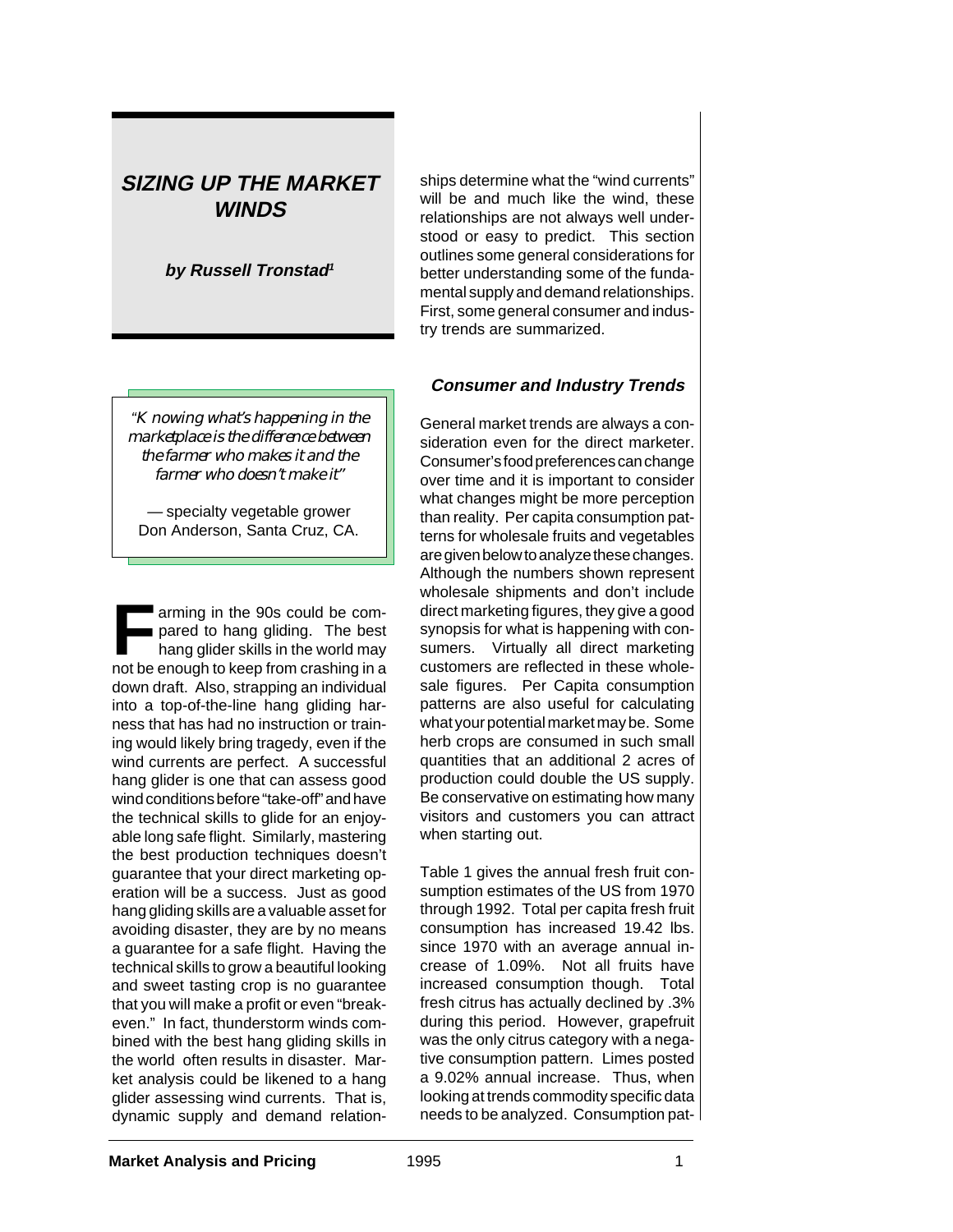| Oranges<br>Year                                                   |              |                                |              |                               |                     |                                          |                | Table 1. U.S. Per Capita Fresh Fruit Consumption, 1970 to 1992. |                                        |                |                |                |                |
|-------------------------------------------------------------------|--------------|--------------------------------|--------------|-------------------------------|---------------------|------------------------------------------|----------------|-----------------------------------------------------------------|----------------------------------------|----------------|----------------|----------------|----------------|
|                                                                   |              |                                | Citrus fruit |                               |                     |                                          |                |                                                                 | Noncitrus fruit                        |                |                |                |                |
|                                                                   | Tange-       | Tan-                           |              |                               | Grape-              | Total                                    |                | Apri-                                                           | Avo-                                   |                | Cher-          | Cran-          |                |
|                                                                   | rines        | gelos                          | Lemons       | Limes                         | fruit               | 5/<br>$-$ -Pounds $-$                    | Apples         | cots                                                            | cados                                  | <b>Bananas</b> | ries           | berries        |                |
|                                                                   |              |                                |              |                               |                     |                                          |                |                                                                 |                                        |                |                |                |                |
| 1970 16.16                                                        | 1.60         | 0.61                           | 2.04         | 0.19                          | 8.18                | 28.78                                    | 17.02          | 0.12                                                            | 0.44                                   | 17.38          | 0.50           | 0.18           |                |
| 15.72<br>1971                                                     | 1.78         | 0.70                           | 2.24         | 0.18                          | 8.52                | 29.14                                    | 16.42          | 0.13                                                            | 0.83                                   | 18.06          | 0.67           | 0.19           |                |
| 1972 14.48                                                        | 1.63         | 0.73                           | 1.86         | 0.22                          | 8.53                | 27.45                                    | 15.53          | 0.08                                                            | 0.44                                   | 17.92          | 0.38           | 0.15           |                |
| 1973<br>14.44                                                     | 1.69         | 0.61                           | 1.93<br>2.00 | 0.22<br>0.22                  | 8.54                | 27.43                                    | 16.13          | 0.09                                                            | 0.83                                   | 18.16          | 0.73           | 0.19           |                |
| 1974 14.42<br>1975 15.88                                          | 1.88<br>2.00 | 0.67<br>0.99                   | 1.95         | 0.24                          | 8.21<br>8.32        | 27.40<br>29.38                           | 16.40<br>19.49 | 0.06<br>0.08                                                    | 0.68<br>1.16                           | 18.49<br>17.64 | 0.58<br>0.69   | 0.15<br>0.14   |                |
| 1976<br>14.74                                                     | 1.98         | 0.93                           | 1.90         | 0.25                          | 9.24                | 29.04                                    | 17.08          | 0.10                                                            | 0.79                                   | 19.25          | 0.82           | 0.19           |                |
| 1977 13.44                                                        | 1.84         | 0.94                           | 2.10         | 0.25                          | 7.70                | 26.27                                    | 16.52          | 0.09                                                            | 1.27                                   | 19.21          | 0.63           | 0.18           |                |
| 1978 13.45                                                        | 1.62         | 0.81                           | 2.12         | 0.24                          | 8.32                | 26.56                                    | 17.95          | 0.07                                                            | 1.01                                   | 20.19          | 0.53           | 0.18           |                |
| 1979 12.61                                                        | 1.75         | 0.68                           | 1.90         | 0.25                          | 7.26                | 24.45                                    | 17.14          | 0.08                                                            | 1.22                                   | 20.98          | 0.68           | 0.13           |                |
| 1980 14.32                                                        | 2.10         | 0.71                           | 1.91         | 0.38                          | 7.27                | 26.69                                    | 19.20          | 0.10                                                            | 0.82                                   | 20.82          | 0.68           | 0.14           |                |
| 12.37<br>1981                                                     | 1.33         | 0.81                           | 2.00         | 0.39                          | 6.63                | 23.53                                    | 16.85          | 0.10                                                            | 2.13                                   | 21.48          | 0.53           | 0.21           |                |
| 1982 11.70                                                        | 1.38         | 0.69                           | 2.06         | 0.39                          | 7.19                | 23.41                                    | 17.54          | 0.08                                                            | 1.47                                   | 22.54          | 0.52           | 0.21           |                |
| 1983 15.03                                                        | 1.52         | 0.73                           | 2.31         | 0.59                          | 7.80                | 27.98                                    | 18.27          | 0.08                                                            | 1.91                                   | 21.25          | 0.73           | 0.14           |                |
| 1984 11.86                                                        | 1.46         | 0.61                           | 2.14         | 0.55                          | 5.96                | 22.58                                    | 18.35          | 0.13                                                            | 2.17                                   | 22.18          | 0.71           | 0.13           |                |
| 1985 11.59                                                        | 0.96         | 0.55                           | 2.29         | 0.65                          | 5.51                | 21.55                                    | 17.26          | 0.16                                                            | 1.84                                   | 23.48          | 0.42           | 0.13           |                |
| 1986 13.43                                                        | 1.10         | 0.50                           | 2.46         | 0.69                          | 6.13                | 24.31                                    | 17.84          | 0.10                                                            | 1.54                                   | 25.82          | 0.48           | 0.14           |                |
| 1987 12.81                                                        | 1.29         | 0.49                           | 2.47         | 0.62                          | 6.31                | 23.99                                    | 20.83          | 0.08                                                            | 2.31                                   | 25.01          | 0.71           | 0.13           |                |
| 1988 13.90                                                        | 1.26<br>1.29 | 0.51                           | 2.46         | 0.65                          | 6.65                | 25.43                                    | 19.98          | 0.16                                                            | 1.60                                   | 24.28          | 0.52           | 0.11           |                |
| 1989<br>12.58<br>1990 12.41                                       | 0.95         | 0.49<br>0.40                   | 2.49<br>2.59 | 0.78<br>0.71                  | 7.50<br>5.04        | 25.13<br>22.10                           | 21.48<br>19.91 | 0.10<br>0.16                                                    | 1.41<br>1.23                           | 24.71<br>24.36 | 0.64<br>0.42   | 0.20<br>0.24   |                |
| 1991<br>8.34                                                      | 1.00         | 0.42                           | 2.64         | 0.75                          | 6.77                | 19.92                                    | 18.74          | 0.13                                                            | 1.43                                   | 25.27          | 0.41           | 0.26           |                |
| 1992 /6 12.90                                                     | 1.40         | 0.50                           | 2.50         | 1.00                          | 5.90                | 24.20                                    | 19.30          | 0.20                                                            | 2.10                                   | 27.30          | 0.50           | 0.30           |                |
| Average Annual                                                    |              |                                |              |                               |                     |                                          |                |                                                                 |                                        |                |                |                |                |
| % Change 0.33%                                                    |              |                                |              |                               |                     | $1.00\%$ 0.15% 1.16% 9.02% -0.47% -0.30% |                |                                                                 | 0.90% 8.19% 17.17% 2.16% 4.81%         |                |                | 5.18%          |                |
|                                                                   |              |                                |              |                               | Noncitrus-continued |                                          |                |                                                                 |                                        |                |                | Total          | <b>Total</b>   |
|                                                                   |              |                                |              |                               |                     |                                          |                |                                                                 |                                        |                |                |                |                |
|                                                                   |              |                                |              |                               |                     |                                          |                |                                                                 | Plums                                  |                | Miscel-        | non-           | fruit          |
|                                                                   |              | Kiwi-                          |              | Nectar-                       | Peach-              |                                          | Pine-          |                                                                 | and                                    |                | Straw- laneous | Citrus         | 5/             |
| Figs                                                              |              | Grapes fruit 2/ Mangos ines 3/ |              |                               | es                  | Pears                                    |                |                                                                 | apples Papayas prunes berries fruit 4/ |                |                | 5 /            |                |
|                                                                   |              |                                |              |                               |                     | --Pounds--                               |                |                                                                 |                                        |                |                |                |                |
| Year                                                              |              |                                |              |                               |                     |                                          |                |                                                                 |                                        |                |                |                |                |
| 1970<br>0.01<br>1971<br>0.01                                      | 2.50<br>2.23 | N.A.<br>N.A.                   | 0.05<br>0.07 | 0.58<br>0.61                  | 5.82<br>5.66        | 1.90<br>2.54                             | 0.70<br>0.64   | 0.12<br>0.10                                                    | 1.47<br>1.28                           | 1.73<br>1.83   | 0.09<br>0.09   | 50.61<br>51.36 | 79.39<br>80.50 |
| 1972<br>0.03                                                      | 2.22         | N.A.                           | 0.07         | 0.82                          | 3.88                | 2.28                                     | 0.78           | 0.11                                                            | 1.08                                   | 1.67           | 0.08           | 47.52          | 74.97          |
| 1973<br>0.04                                                      | 2.68         | N.A.                           | 0.10         | 0.72                          | 4.26                | 2.57                                     | 0.92           | 0.14                                                            | 1.14                                   | 1.58           | 0.08           | 50.36          | 77.79          |
| 1974<br>0.05                                                      | 2.85         | N.A.                           | 0.11         | 0.95                          | 4.34                | 2.48                                     | 0.90           | 0.16                                                            | 1.50                                   | 1.83           | 0.09           | 51.62          | 79.02          |
| 1975<br>0.03                                                      | 3.20         | N.A.                           | 0.15         | 0.89                          | 4.98                | 2.74                                     | 1.03           | 0.16                                                            | 1.33                                   | 1.80           | 0.09           | 55.60          | 84.98          |
| 1976<br>0.02                                                      | 3.23         | N.A.                           | 0.16         | 1.00                          | 5.14                | 2.84                                     | 1.15           | 0.20                                                            | 1.25                                   | 1.66           | 0.07           | 54.95          | 83.99          |
| 1977<br>0.03                                                      | 3.17         | N.A.                           | 0.13         | 1.25                          | 5.09                | 2.38                                     | 1.36           | 0.25                                                            | 1.55                                   | 1.91           | 0.04           | <i>55.06</i>   | 81.33          |
| 1978<br>0.03                                                      | 2.79         | N.A.                           | 0.14         | $\sim$ $\sim$                 | 6.10                | 2.30                                     | 1.44           | 0.25                                                            | 1.54                                   | 2.12           | 0.02           | 56.66          | 83.22          |
| 1979<br>0.03                                                      | 3.13         | N.A.                           | 0.19         | $\sim$ $\sim$                 | 6.67                | 2.30                                     | 1.46           | 0.17                                                            | 1.63                                   | 1.90           | 0.01           | 57.72          | 82.17          |
| 1980<br>0.02                                                      | 3.47         | N.A.                           | 0.23         | $\sim$ $-$                    | 7.10                | 2.61                                     | 1.50           | 0.21                                                            | 1.54                                   | 1.97           | 0.07           | 60.48          | 87.17          |
| 1981<br>0.01                                                      | 3.74         | N.A.                           | 0.22         | $\sim$ $\sim$                 | 6.87                | 2.82                                     | 1.56           | 0.26                                                            | 1.71                                   | 2.17           | 0.10           | 60.76          | 84.29          |
| 1982<br>0.01                                                      | 5.72         | N.A.                           | 0.31         | - -<br>- -                    | 5.35                | 2.85                                     | 1.66           | 0.16                                                            | 1.07                                   | 2.37           | 0.15           | 62.01          | 85.42          |
| 1983<br>0.01<br>1984<br>0.02                                      | 5.59<br>6.09 | 0.02<br>0.15                   | 0.44<br>0.39 | ۰<br>$\overline{\phantom{a}}$ | 5.43<br>6.70        | 2.99<br>2.54                             | 1.68<br>1.51   | 0.18<br>0.26                                                    | 1.41<br>1.84                           | 2.32<br>2.96   | 0.10<br>0.18   | 62.55<br>66.31 | 90.53<br>88.89 |
| 1985<br>0.01                                                      | 6.84         | 0.18                           | 0.40         | $\ddot{\phantom{1}}$          | 5.49                | 2.79                                     | 1.48           | 0.18                                                            | 1.43                                   | 2.99           | 0.18           | 65.26          | 86.81          |
| 1986<br>0.01                                                      | 7.10         | 0.21                           | 0.48         | - -                           | 5.84                | 2.97                                     | 1.73           | 0.18                                                            | 1.29                                   | 2.89           | 0.14           | 68.76          | 93.07          |
| 1987<br>0.01                                                      | 7.05         | 0.28                           | 0.55         | $\sim$ $\sim$                 | 6.05                | 3.51                                     | 1.63           | 0.19                                                            | 1.91                                   | 3.11           | 0.14           | 73.50          | 97.49          |
| 1988<br>0.01                                                      | 7.78         | 0.27                           | 0.37         | - -                           | 6.58                | 3.26                                     | 1.76           | 0.16                                                            | 1.72                                   | 3.33           | 0.07           | 71.96          | 97.39          |
| 1989<br>0.01                                                      | 7.96         | 0.39                           | 0.40         | $\sim$ $\sim$                 | 5.68                | 3.29                                     | 1.96           | 0.15                                                            | 1.77                                   | 3.28           | 0.21           | 73.64          | 98.77          |
| 1990<br>0.01                                                      | 7.96         | 0.48                           | N.A.         | - -                           | 5.52                | 3.20                                     | 2.05           | 0.18                                                            | 1.50                                   | 3.25           | N.A.           | 70.47          | 92.57          |
| 1991<br>0.01                                                      | 7.28         | 0.41                           | N.A.         | - -                           | 6.26                | 3.30                                     | 1.92           | 0.17                                                            | 1.48                                   | 3.60           | N.A.           | 70.67          | 90.59          |
| 1992 /6<br>0.01                                                   | 7.20         | 0.50                           | 0.70         | $\sim$ $\sim$                 | 5.90                | 3.10                                     | 2.00           | 0.20                                                            | 1.80                                   | 3.50           | N.A.           | 74.61          | 98.81          |
| Average Annual<br>% Change 9.17% 5.64% 17.66% 13.75% 12.91% 0.97% |              |                                |              |                               |                     |                                          |                |                                                                 | 2.83% 5.26% 4.71% 2.94%                |                | 3.65% 37.03%   | 1.85%          | 1.09%          |

 1/ All data are on calendar-year basis except for citrus fruits, October or November; apples, August; grapes and pears, July; prior to years indicated. 2/ Reported separately beginning 1983. 3/ Included in peaches beginning 1978. 4/ Includes olives, persimmons, pomegranates (until 1990), kiwifruit (until 1983), and other fruit. 5/ Some figures may not add due to rounding. 6/ Preliminary. Source: Commodity Economics Division, ERS, USDA.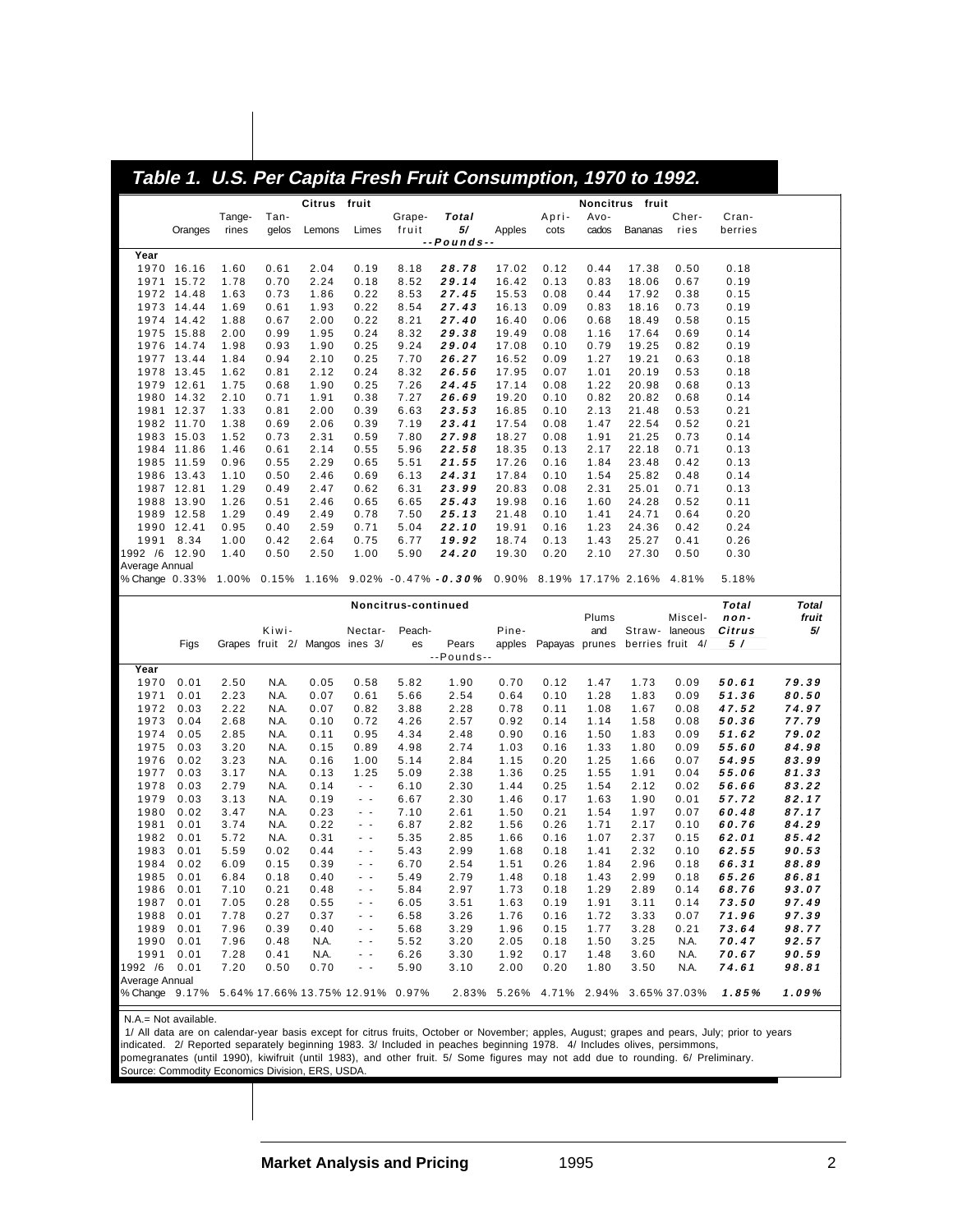terns for many fresh fruits also coincide with seasonal production. For example, fresh strawberries have a limited shelf life and more than 50 percent of their annual consumption is during the two months of April and June (Brown and Suarez). Strawberry prices are at their low point of the year during these two months as well. Seasonal factors are often present in produce and tourism data and great care should be taken at analyzing seasonal impacts for your location. Market window analysis focuses

on taking advantage of seasonal price opportunities.

Non citrus fruits have increased per capita consumption by an annual average of 1.85% since 1970, or a whopping 24 lbs. per person. Some strong percentage gainers have been fruits relatively new to the US like mangos (13.75%), kiwi (17.66%), and avocados (17.17%). Apricots, cranberries, figs, grapes, and pineapples all increased on average over 5% annually. Apples (.90%) and peaches (.97%) posted the smallest increases for non-citrus fruits, and no non citrus fruits had a negative consumption trend.

More recent history, from 1987, indicates that citrus and non citrus fruit consumption has been rather flat. Could it be that consumers have plateaued in their fruit consumption? Figure 1 shows the results of consumers surveyed by the Packer's 1992 Fresh Trends Survey. About 30% to 40% of all consumers indicate that they have increased their fresh fruit consumption since 1987. But aggregate measures don't show much of an increase, if any. Demographic results show that young consumers,

those between 18 and 29 years of age, have increased their fruit and vegetable consumption more than other age groups. Seniors, those in the 60+ age group, appear to be stable purchasers of fruits and vegetables.

For those that reported they have increased consumption, popular answers for why they are eating more produce are; use more fresh fruit and vegetables for snacks, eat more fresh salads and desserts, and diet/nutrition/health concerns. You may

#### **Figure 1**

#### *Consumers eating more fresh fruits and vegetables compared to 12 months ago.*



#### *Reasons for increasing consumption.\**

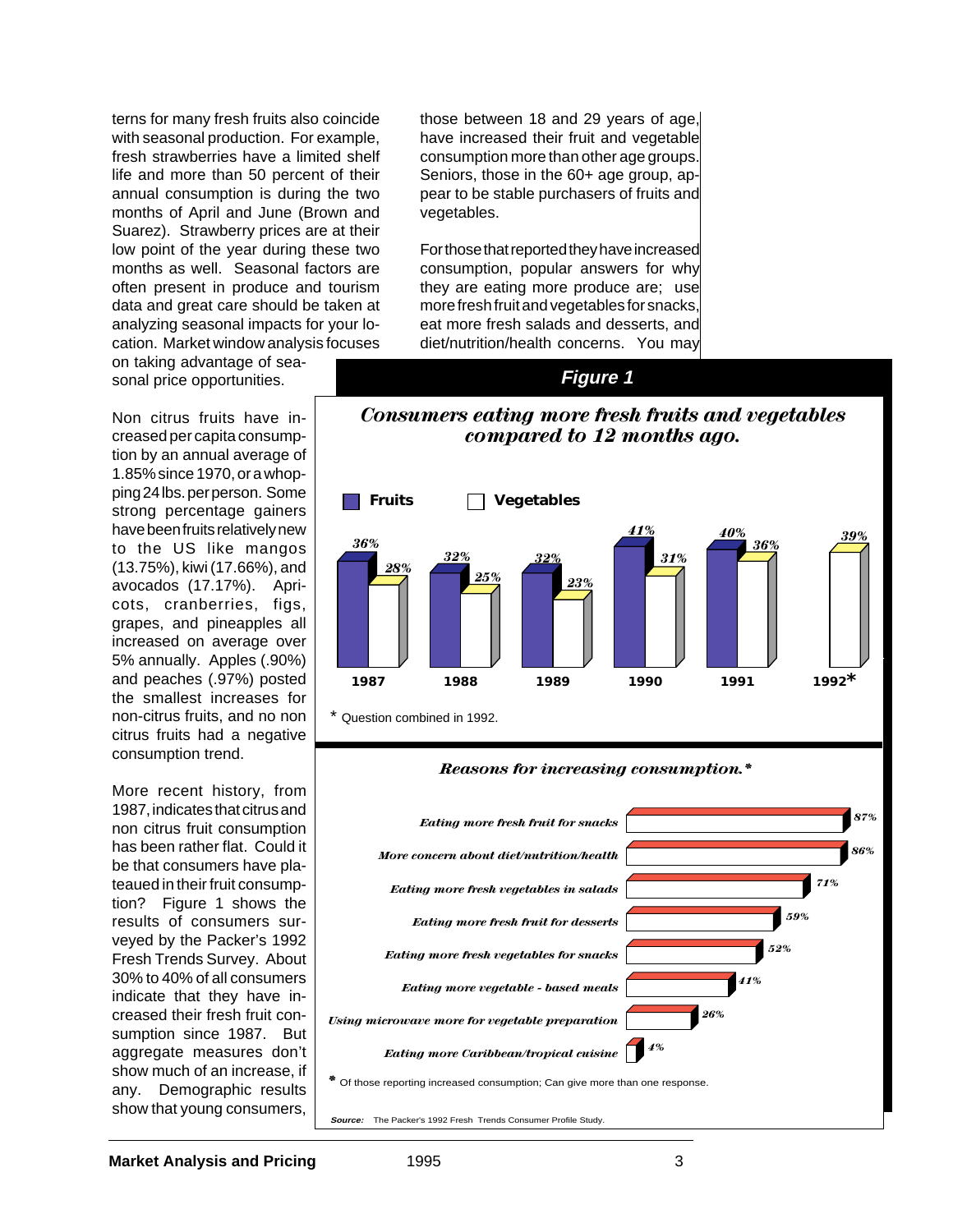be able to find ways to exploit these concerns and ideas in your direct marketing of produce. If a bed and breakfast is your business, you might include fresh produce in snacks for your customers.

### **Figure 2. U.S. Shares of Processed and Fresh Fruit for Citrus and Non-Citrus Consumed from 1970 to 1992.**



### **Figure 3. US Per Capita Consumption of Fruits and Vegetables with Average Annual Percentage Change from 1970 to 1992.**



Figure 2 graphs the shares of processed and fresh fruit for citrus and non-citrus between 1970 and 1992. The graph portrays how the share of fresh citrus consumed has declined relative to noncitrus fruit. Processed citrus products have also declined relative to non-citrus products as well. Even though processed products have lost some "market share," they can be very important for increasing the value added of your produce and extending your marketing season. As shown in Figure 3, per capita consumption of processed fruits and vegetables has increased in the last two decades and some categories have done relatively well. Refer to the section of "Opportunities for Adding Additional Value to Your Products," for ideas on how processed products might fit into your operation.

Fresh vegetable consumption trends are given in Table 2. US consumers have increased their consumption of fresh vegetables at an annual rate of .39% between 1970 and 1994. This rate appears lower than that for fresh fruit, but if one excludes potatoes the average annual percentage change is .99%, comparable to the 1.09% rate for all fresh fruit. Similar to fresh fruit, vegetable consumption has been rather flat since 1988. Some exceptions are onions, bell peppers, and leaf/romaine lettuce which have shown a fairly steady increase in recent years. In looking at annual trends since 1970, broccoli has been the largest percentage gainer at 8.80%. Garlic is not far behind with a 8.51% average. Honeydews have increased more than watermelons or cantaloupes. Honeydews have increased 3.80%, whereas cantaloupes and watermelons have averaged an annual increase of 1.30% and .54%, respectively. Escarole and Endive have shown the largest percentage decline at -3.61%. Their annual per capita consumption has dropped from .6 lbs. in 1970 to only .2 lbs. in 1993. Other percentage decliners have been cabbage (-1.31%), fresh potatoes (-.78%), sweet corn (-.73%), and celery (-.44%).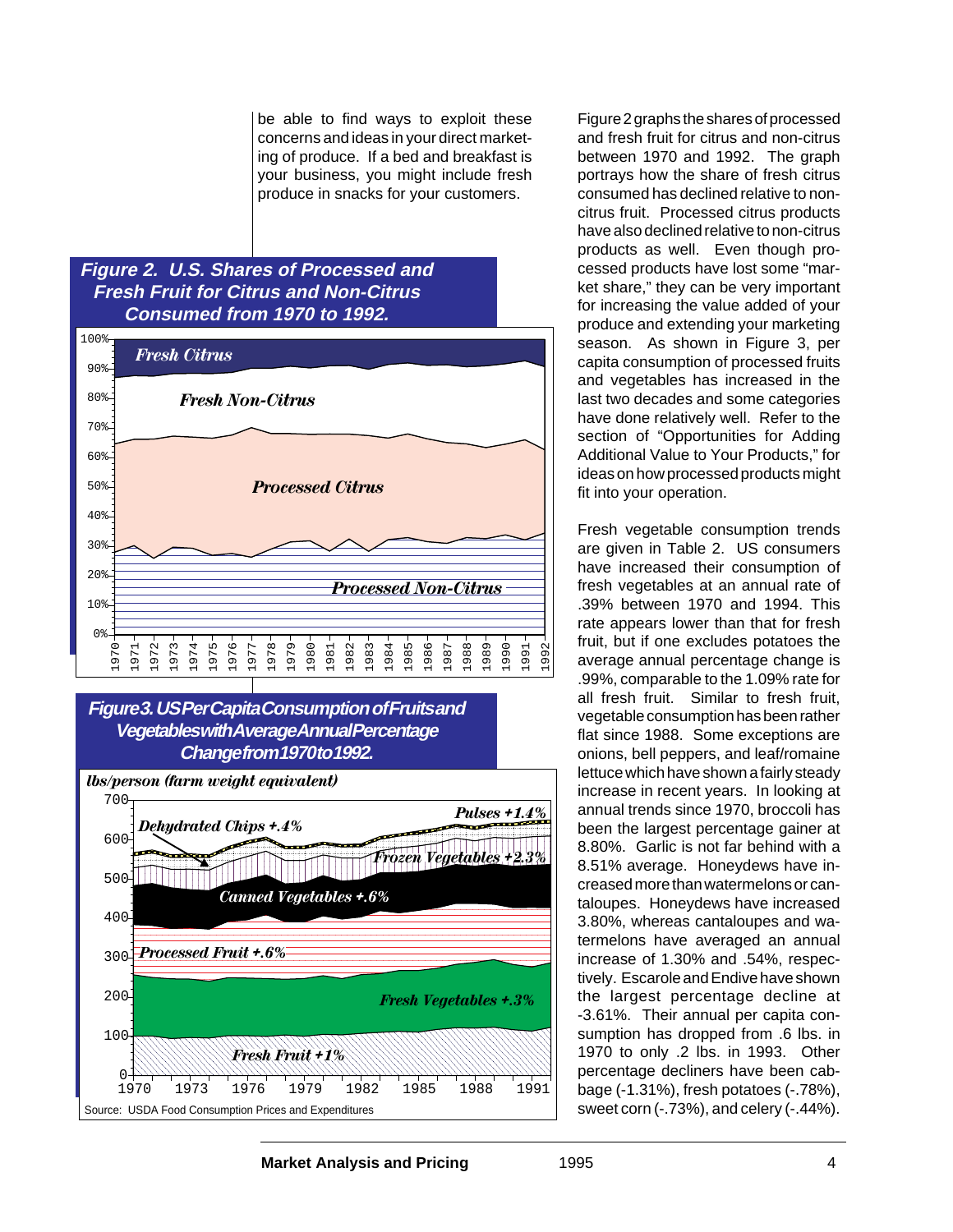# **Table 2. U.S. Per Capita Fresh Vegetable Consumption, 1970-94.**

|                    |                                   |            |            | Cauli-             | Celery     | Sweet                     |                |                  |              |               |            |                                           |                |
|--------------------|-----------------------------------|------------|------------|--------------------|------------|---------------------------|----------------|------------------|--------------|---------------|------------|-------------------------------------------|----------------|
|                    | Asparagus Broccoli Carrots flower |            |            |                    | 1/         | corn                      | Lettuce        |                  |              |               |            | Onions Tomatoes Cabbage Spinach Cucumbers |                |
|                    |                                   |            |            |                    |            | -- Pounds, farm weight -- |                |                  |              |               |            |                                           |                |
| Year               |                                   |            |            |                    |            |                           |                |                  |              |               |            |                                           |                |
| 1970               | 0.4                               | 0.5        | 6.0        | 0.7                | 7.3        | 7.8                       | 22.4           | 10.1             | 12.1         | 11.4          | 0.3        | 2.8                                       |                |
| 1971               | 0.4                               | 0.7        | 6.1        | 0.7                | 7.3        | 7.5                       | 22.4           | 10.7             | 11.3         | 11.2          | 0.3        | 2.8                                       |                |
| 1972               | 0.4                               | 0.7        | 6.5        | 0.8                | 7.1        | 7.8                       | 22.4           | 10.7             | 12.1         | 10.4          | 0.3        | 3.0                                       |                |
| 1973               | 0.4                               | 0.8        | 6.7        | 0.8                | 7.6        | 7.9                       | 23.1           | 10.2             | 12.5         | 11.0          | 0.3        | 2.7                                       |                |
| 1974               | 0.4                               | 0.8        | 6.9        | 0.8                | 7.4        | 7.7                       | 23.5           | 11.2             | 11.8         | 9.0           | 0.3        | 3.0                                       |                |
| 1975               | 0.4                               | 1.0        | 6.4        | 0.9                | 6.9        | 7.8                       | 23.5           | 10.5             | 12.0         | 9.1           | 0.3        | 2.8                                       |                |
| 1976               | 0.4                               | 1.1        | 6.4        | 1.0                | 7.4        | 8.0                       | 24.2           | 11.0             | 12.6         | 8.5           | 0.3        | 3.1                                       |                |
| 1977               | 0.3                               | 1.2        | 5.3        | 1.1                | 7.0        | 7.6                       | 25.8           | 11.1             | 12.4         | 8.6           | 0.4        | 3.5                                       |                |
| 1978               | 0.3                               | 1.0        | 5.3        | 0.8                | 7.2        | 6.6                       | 25.1           | 10.9             | 12.9         | 8.7           | 0.3        | 3.8                                       |                |
| 1979               | 0.3                               | 1.2        | 5.9        | 1.1                | 7.2        | 6.5                       | 25.1           | 11.4             | 12.4         | 8.2           | 0.4        | 3.8                                       |                |
|                    |                                   |            |            |                    |            |                           |                |                  |              |               |            |                                           |                |
| 1980               | 0.3                               | 1.4        | 6.2        | 1.1                | 7.5        | 6.5                       | 25.6           | 11.4             | 12.8         | 8.1           | 0.4        | 3.9                                       |                |
| 1981               | 0.3                               | 1.7        | 6.1        | 1.4                | 7.4        | 6.2                       | 24.9           | 10.7             | 12.3         | 8.2           | 0.5        | 4.0                                       |                |
| 1982               | 0.4                               | 2.0        | 6.6        | 1.3                | 7.6        | 6.0                       | 24.9           | 12.2             | 12.5         | 9.2           | 0.5        | 4.2                                       |                |
| 1983               | 0.4                               | 2.0        | 6.5        | 1.4                | 7.2        | 6.1                       | 22.4           | 12.2             | 13.5         | 8.5           | 0.5        | 4.5                                       |                |
| 1984               | 0.4                               | 2.5        | 6.7        | 1.8                | 7.3        | 6.4                       | 24.9           | 13.1             | 14.3         | 9.0           | 0.5        | 4.7                                       |                |
| 1985               | 0.5                               | 2.6        | 6.5        | 1.8                | 7.0        | 6.4                       | 23.7           | 13.6             | 15.0         | 9.2           | 0.7        | 4.4                                       |                |
| 1986               | 0.6                               | 3.0        | 6.5        | 2.2                | 6.6        | 6.1                       | 21.9           | 13.7             | 15.9         | 8.2           | 0.6        | 4.6                                       |                |
| 1987               | 0.6                               | 3.1        | 8.3        | 2.1                | 6.7        | 6.3                       | 25.7           | 13.4             | 15.8         | 8.0           | 0.6        | 5.1                                       |                |
| 1988               | 0.6                               | 3.8        | 7.2        | 2.2                | 7.2        | 5.7                       | 27.0           | 14.5             | 16.8         | 8.0           | 0.6        | 4.8                                       |                |
| 1989               | 0.6                               | 3.8        | 7.9        | 2.3                | 7.5        | 6.4                       | 28.8           | 14.8             | 16.8         | 7.9           | 0.6        | 4.8                                       |                |
| 1990               | 0.6                               | 3.4        | 8.0        | 2.2                | 7.2        | 6.5                       | 27.8           | 15.1             | 15.5         | 7.8           | 0.8        | 4.7                                       |                |
| 1991               | 0.6                               | 3.1        | 7.5        | 2.0                | 6.8        | 5.7                       | 26.1           | 15.7             | 15.4         | 7.5           | 0.8        | 4.6                                       |                |
| 1992               | 0.6                               | 3.4        | 8.6        | 1.9                | 6.7        | 6.7                       | 25.9           | 16.1             | 15.2         | 7.7           | 0.8        | 5.2                                       |                |
| 1993               | 0.6                               | 2.8        | 8.4        | 1.7                | 6.2        | 6.3                       | 24.6           | 15.7             | 15.9         | 8.4           | 1.0        | 5.5                                       |                |
| 1994f              | 0.6                               | 3.1        | 8.0        | 1.8                | 6.4        | 6.2                       | 24.9           | 16.2             | 16.0         | 7.9           | 0.9        | 5.4                                       |                |
| Average %          |                                   |            |            |                    |            |                           |                |                  |              |               |            |                                           |                |
| Change             | 2.22%                             | 8.80%      | 1.59%      |                    |            | 4.94% -0.44% -0.73%       | 0.61%          | 2.10%            |              | 1.27% - 1.31% | 5.86%      | 2.98%                                     |                |
|                    |                                   |            |            |                    |            |                           |                |                  |              |               |            |                                           |                |
|                    |                                   |            |            |                    |            |                           |                |                  |              |               |            |                                           |                |
|                    | Arti-                             | Snap       |            | Eggplant Escarole/ | Garlic     | Bell pep-                 | Leaf/          | Fresh            | Water-       | Canta-        | Honey-     | AII                                       |                |
|                    | chokes 1/                         | beans      | 1/         | Endive             | 1/         | pers1/                    |                | romaine Potatoes | melon        | loupe         | dews       | others 2/                                 | <b>Total</b>   |
|                    |                                   |            |            |                    |            | -- Pounds, farm weight -- |                |                  |              |               |            |                                           |                |
| Year               |                                   |            |            |                    |            |                           |                |                  |              |               |            |                                           |                |
| 1970               | 0.4                               | 1.5        | 0.3        | 0.6                | 0.4        | 2.2                       | $\sim$ $ \sim$ | 61.8             | 13.5         | 7.2           | 0.9        | 0.8                                       | 171.4          |
| 1971               | 0.4                               | 1.5        | 0.3        | 0.6                | 0.3        | 2.3                       | $\sim$         | 56.1             | 13.0         | 6.8           | 0.9        | 0.9                                       | 164.5          |
| 1972               | 0.4                               | 1.5        | 0.4        | 0.6                | 0.4        | 2.4                       | $\sim$ $\sim$  | 57.9             | 12.3         | 7.0           | 1.0        | 0.8                                       | 166.9          |
| 1973               | 0.4                               | 1.4        | 0.4        | 0.6                | 0.5        | 2.5                       | $\sim$ $\sim$  | 52.4             | 12.7         | 6.1           | 1.1        | 0.9                                       | 163.0          |
| 1974               | 0.4                               | 1.4        | 0.4        | 0.5                | 0.7        | 2.7                       | $\sim$ $-$     | 49.4             | 11.3         | 5.3           | 1.0        | 0.8                                       | 156.7          |
| 1975               | 0.4                               | 1.4        | 0.4        | 0.5                | 0.7        | 2.5                       | $\sim$ $ \sim$ | 52.6             | 11.4         | 5.2           | 1.1        | 0.9                                       | 158.7          |
| 1976               | 0.4                               | 1.4        | 0.5        | 0.5                | 0.5        | 2.7                       | $\sim$ $\sim$  | 49.4             | 12.6         | 5.3           | 1.0        | 0.9                                       | 159.2          |
| 1977               | 0.4                               | 1.3        | 0.4        | 0.5                | 0.6        | 2.8                       | $\sim$ $ \sim$ | 50.1             | 12.6         | 5.8           | 1.1        | 1.0                                       | 160.9          |
| 1978               | 0.3                               | 1.3        | 0.5        | 0.5                | 0.7        | 2.8                       | $\sim$ $ \sim$ | 46.0             | 11.9         | 6.6           | 1.6        | 0.9                                       | 156.0          |
| 1979               | 0.5                               | 1.3        | 0.5        | 0.5                | 1.0        | 2.9                       | $\sim$ $-$     | 49.3             | 11.4         | 6.1           | 1.6        | 1.0                                       | 159.6          |
| 1980               | 0.4                               | 1.3        | 0.5        | 0.5                | 0.9        | 2.9                       | $\sim$ $-$     | 51.1             | 10.7         | 5.8           | 1.4        | 0.9                                       | 161.6          |
| 1981               | 0.6                               | 1.3        | 0.5        | 0.4                | 0.7        | 2.8                       | $\sim$ $\sim$  | 45.8             | 11.7         | 6.1           | 1.5        | 1.0                                       | 156.1          |
| 1982               | 0.6                               | 1.3        | 0.5        | 0.4                | 0.8        | 3.0                       | $\sim$ $\sim$  | 47.1             | 12.5         | 7.7           | 1.8        | 0.8                                       | 163.9          |
| 1983               | 0.5                               | 1.2        | 0.5        | 0.4                | 1.1        | 3.3                       | $\sim$ $-$     | 49.8             | 11.3         | 6.5           | 1.8        | 0.8                                       | 162.4          |
| 1984               | 0.6                               | 1.3        | 0.5        | 0.4                | 0.8        | 3.6                       | $\sim$ $\sim$  | 48.3             | 14.4         | 7.7           | 1.8        | 0.8                                       | 171.8          |
| 1985               | 0.7                               | 1.3        | 0.5        | 0.4                | 1.1        | 3.8                       | 3.3            | 46.3             | 13.5         | 8.5           | 2.1        | 0.8                                       | 173.7          |
| 1986               | 0.6                               | 1.3        | 0.5        | 0.4                | 0.8        | 4.0                       | 2.4            | 48.8             | 12.8         | 9.4           | 2.4        | 0.8                                       | 174.1          |
| 1987               | 0.7                               | 1.2        | 0.5        | 0.3                | 1.2        | 4.2                       | 2.5            | 47.9             | 13.0         | 9.1           | 2.2        | 0.7                                       | 179.2          |
| 1988               | 0.6                               | 1.2        | 0.4        | 0.4                | 1.2        | 4.5                       | 3.2            | 49.6             | 13.5         | 7.9           | 2.3        | 0.8                                       | 184.0          |
|                    |                                   |            |            |                    |            |                           |                |                  |              |               |            |                                           |                |
| 1989<br>1990       | 0.7<br>0.6                        | 1.2<br>1.1 | 0.4<br>0.4 | 0.3<br>0.2         | 1.1<br>1.4 | 4.7<br>4.5                | 3.6<br>3.8     | 50.0<br>45.8     | 13.6<br>13.3 | 10.4<br>9.2   | 2.5<br>2.1 | 0.9<br>0.9                                | 191.6<br>182.9 |
| 1991               | 0.6                               | 1.1        | 0.4        | 0.2                | 1.6        | 5.1                       | 4.0            | 46.4             | 12.8         | 8.7           | 1.9        | 0.8                                       | 179.4          |
|                    |                                   |            |            |                    |            |                           |                |                  |              |               |            |                                           |                |
| 1992               | 0.6                               | 1.4        | 0.4        | 0.2                | 1.7        | 5.6                       | 4.7            | 48.9             | 14.2         | 8.3           | 2.0        | 0.8                                       | 187.6          |
| 1993               | 0.5                               | 1.6        | 0.4        | 0.2                | 1.6        | 5.9                       | 4.9            | 51.9             | 14.2         | 8.5           | 1.6        | 0.8                                       | 189.2          |
| 1994f<br>Average % | 0.6                               | 1.4        | 0.4        | 0.2                | 1.5        | $5.6$                     | 5.0            | 49.1             | 14.3         | 8.3           | 1.8        | 0.8                                       | 186.4          |

 $-$  = Not available.  $f = ERS$  forecast.

1/ Includes fresh and processing. 2/ Includes radishes and brussels sprouts.

Source: Economic Research Service, USDA.